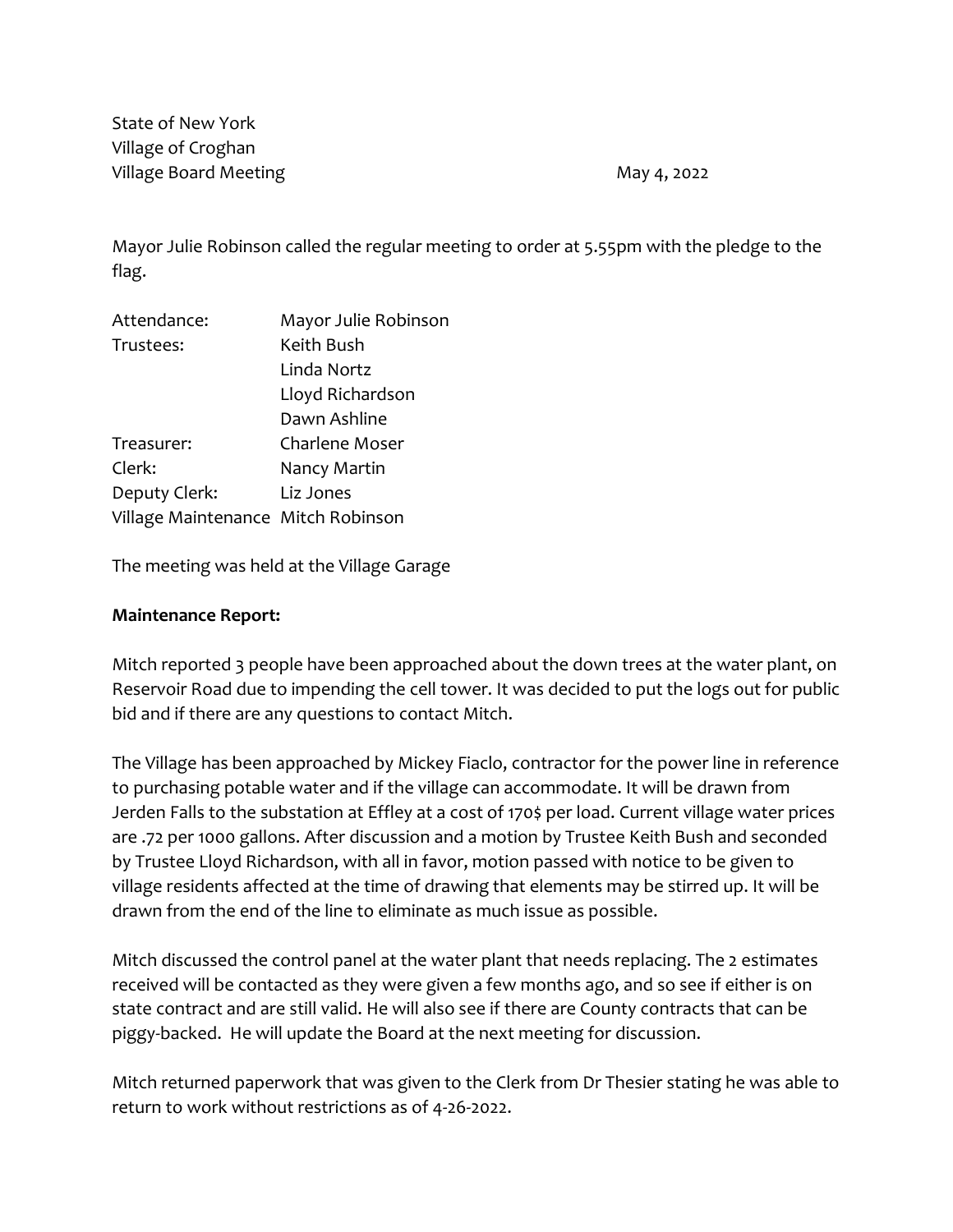It was brought to the boards attention that Mitch has been unable to get paper towels and toilet paper from Black River Paper Company to fill the dispensers the village currently has at the park. He will contact Hill & Marks and see if these items are available and an account will be set up to purchase from there.

# **Clerk Report**

The clerk reported that 2 National Grid Accounts have been charging the Village sales tax. National Grid was contacted on the error, tax exempt forms were resubmitted and National Grid states they will correct the situation and send the appropriate refund.

It was brought to the Boards attention that the newly appointed clerk needs to be added as a signer on the village accounts. In a motion by Dawn Ashline and seconded by Trustee Lloyd Richardson with all in favor to have the following as signers Mayor Julie Robinson, Clerk Nancy Martin, Treasurer Charlene Moser and Deputy Clerk Liz Jones to be listed as signers on all the village checking accounts.

The Clerk swore in newly appointed Trustee Dawn Ashline to replace Trustee Bruce Widrick who resigned his Trustee position on April 14, 2022.

Deputy Clerk Liz Jones Swore in newly appointed Village Clerk Nancy Martin to replace Clerk Dawn Ashline who resigned her Clerk position on April 14, 2022.

In a motion by Trustee Dawn Ashline seconded by Trustee Keith Bush with all in favor to accept the minutes of April 13, 2022 after tax total correction has been made.

## **Mayor's Report**

The library parking lot was discussed and Trustee Lloyd Richardson will get an updated quote.

Mayor Robinson reports the jail doors are done being powder coated by Grand Slam Fence and has returned to the Village. They will be set up in the area beside the library, possibly in a way as to be a photo opportunity for Village residents and visitors.

The LED maintenance contract was discussed at length in regards to emergency and nonroutine repairs. It was approved in a motion by Trustee Linda Nortz and seconded by Trustee Keith Bush will all in favor for the mayor to sign the contract. It will be signed tomorrow, May 5, 2022.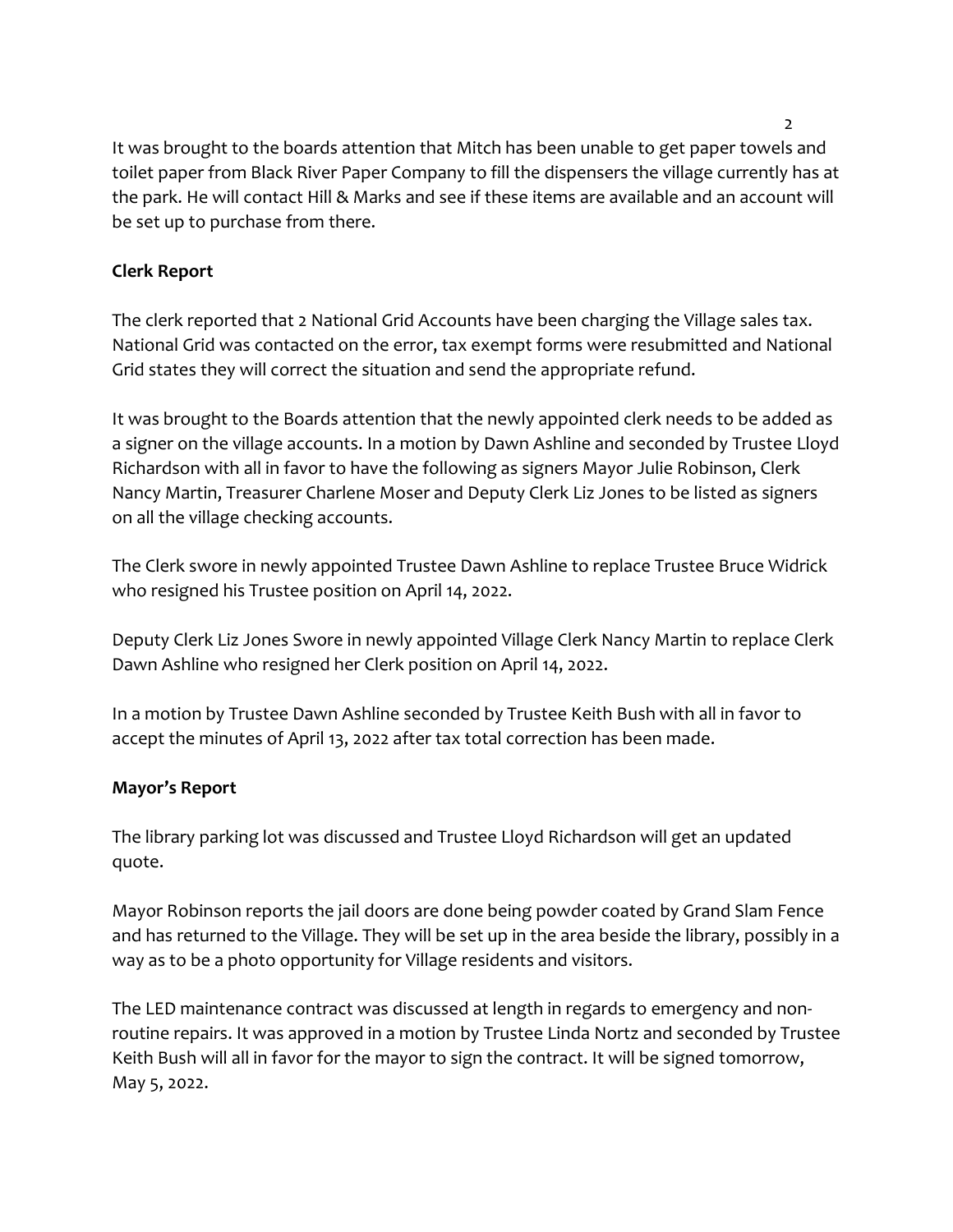A request by NJUNS, the National Joint Utilities Notification System was reviewed in regards to having access to all relevant information associated with the Village account so that their maintenance service can monitor modifications to the utility system. The request was signed by Mayor Robinson and the Clerk will return to NJUNS.

Differences in the Rules of Procedure and the Employee handbook will be discussed after review of said documents by Trustees at the next meeting on May 25, 2022. There appear to be contradictions between the two.

Mayor Robinson stated Ward Daily has agreed to take over as the Village Code Enforcement Officer via a Intermunicipal agreement that will be discussed at next meeting on May 25, 2022.

Mayor Robinson also advised and reminded the Board that any Volunteers who want to work in the Village are covered by the Village Insurance.

## **Trustee Report**

Trustee Dawn Ashline states that she has received nothing back in regards to the historical plaques but advises the board the deadline for the grant for purchasing the plaques is not until September 2022.

Trustee Linda Nortz updated the board on Music at the Mansion and stated Patty Stanford will be the music guest at the first week of performances. This is all made possible by a grant from the Pratt Northam Foundation. The Village has received monies to pay for the entertainment and Travis Proulx will be assisting the Village with the performances. Travis will be contacted to see what he has scheduled so far by Trustee Nortz.

Trustee Keith Bush discussed trade vs selling the skid steer. The skid steer currently has 300 hours. Trustee Bush and Mitch will get some figures on state bids and advise the board at the next board meeting on May 25, 2022.

Trustee Bush also discussed the trees in the playground area. The 4 tresses in the center he would like to have taken down and replace. All funds for the phase 2 of the playground project have been received. It was agreed upon unanimously to have the trees removed by Village maintenance with help and assistance from trustees and volunteers.

## **Treasurer's Report**